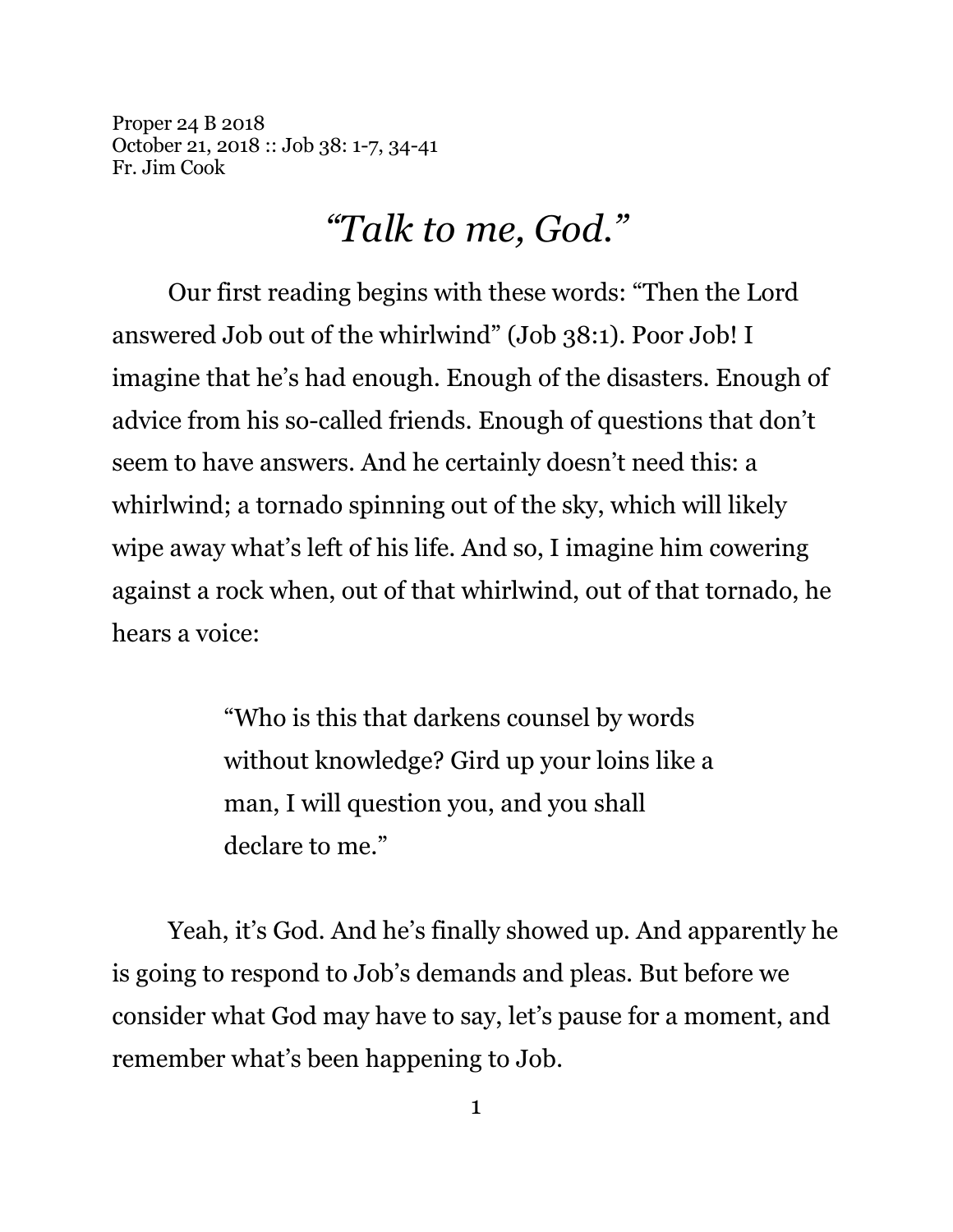The book of Job begins with God describing Job as a singular man; that no one else on earth is as faithful, true, and just as Job. But God is persuaded to enter into a wager with *ha-satan* — which is Hebrew for "the accuser"; *ha-satan*, from which we get the name Satan — God wagers that no loss will cause Job to turn away from him.

That was in chapter one, and now we're in chapter thirtyeight, and Job's life has fallen apart. He's lost everything that he worked so hard to build up. His farms are destroyed. His livestock is gone. His children have died. And his wife thinks he would be better off dead. Even his closest friends have abandoned him, but not before suggesting that it's all his fault; that somehow he has offended God, and brought all this disaster upon himself.

And so, for a while, Job wonders if it *is* all his fault. He searches back through his life, trying to recall if there is *anything* he has done, or anything he has *failed* to do, that would have brought God's judgement down upon him. But he can't think of anything at all.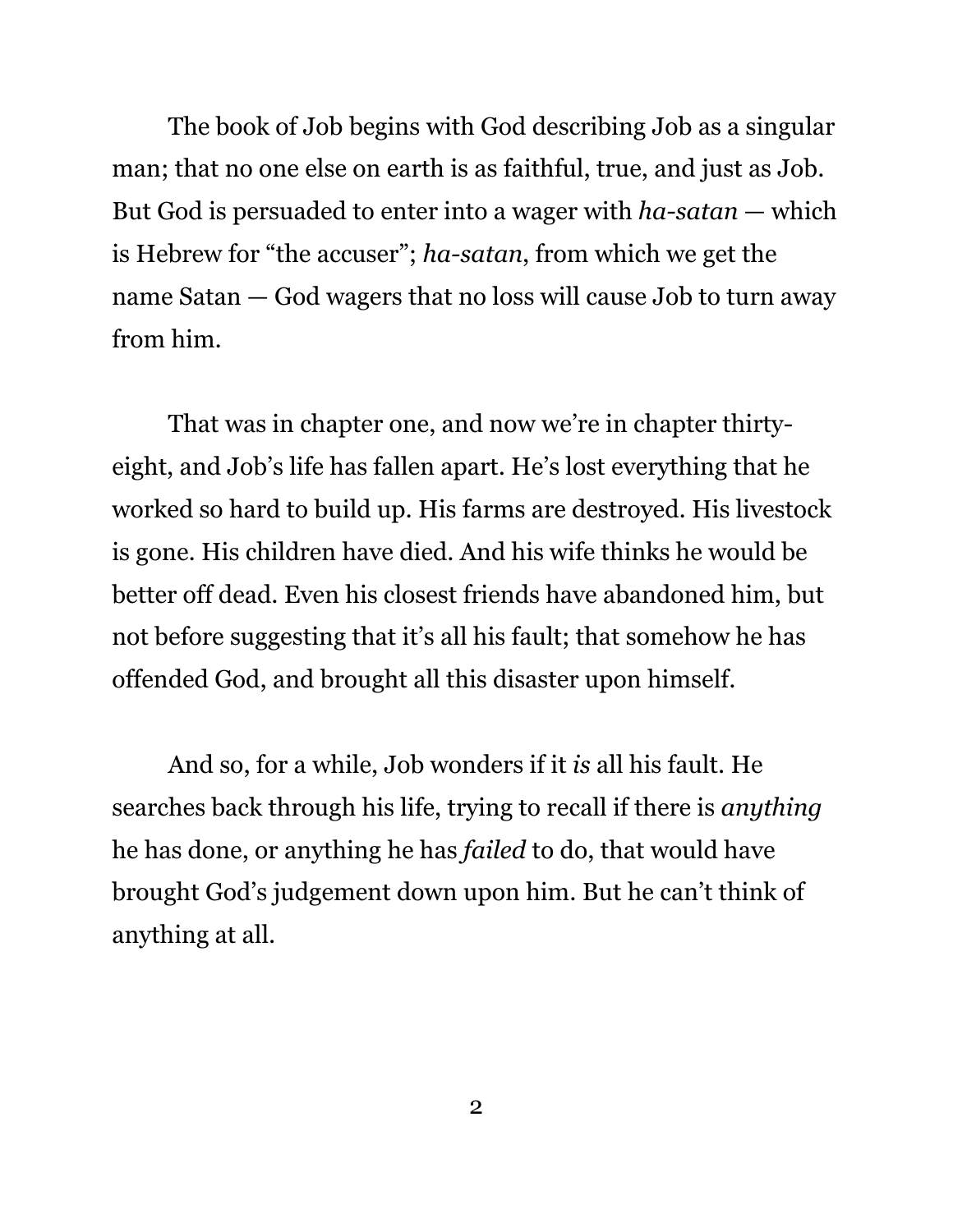And so he pleads with God to just let him know why this has all happened to him; what it is that he is being punished for. Because then, at least, then he'll understand. Then he'll be free from this lurking fear that he could have done something to avoid it. Then at least, he can make amends, offer a sacrifice, anything, rather than just sit there and accept it all.

"Why," Job cries out to God, "why?" Obviously, Job doesn't know about the wager between God and "*ha-satan*." All he knows is that his life has fallen apart. But he still remembers the God whom he has trusted since his childhood. And so he prays to God to help him understand why all this is happening.

That's the background to our reading today. Job is crying out, and God has finally decided to answer; and God speaks to Job out of the whirl wind:

> "Where were you when I molded the earth, when I confined the sea, when I stretched the clouds, when I hung the sun? Can you create water and light, snow and hail, dew and ice, stars and rain? Did you call forth lions and

> > 3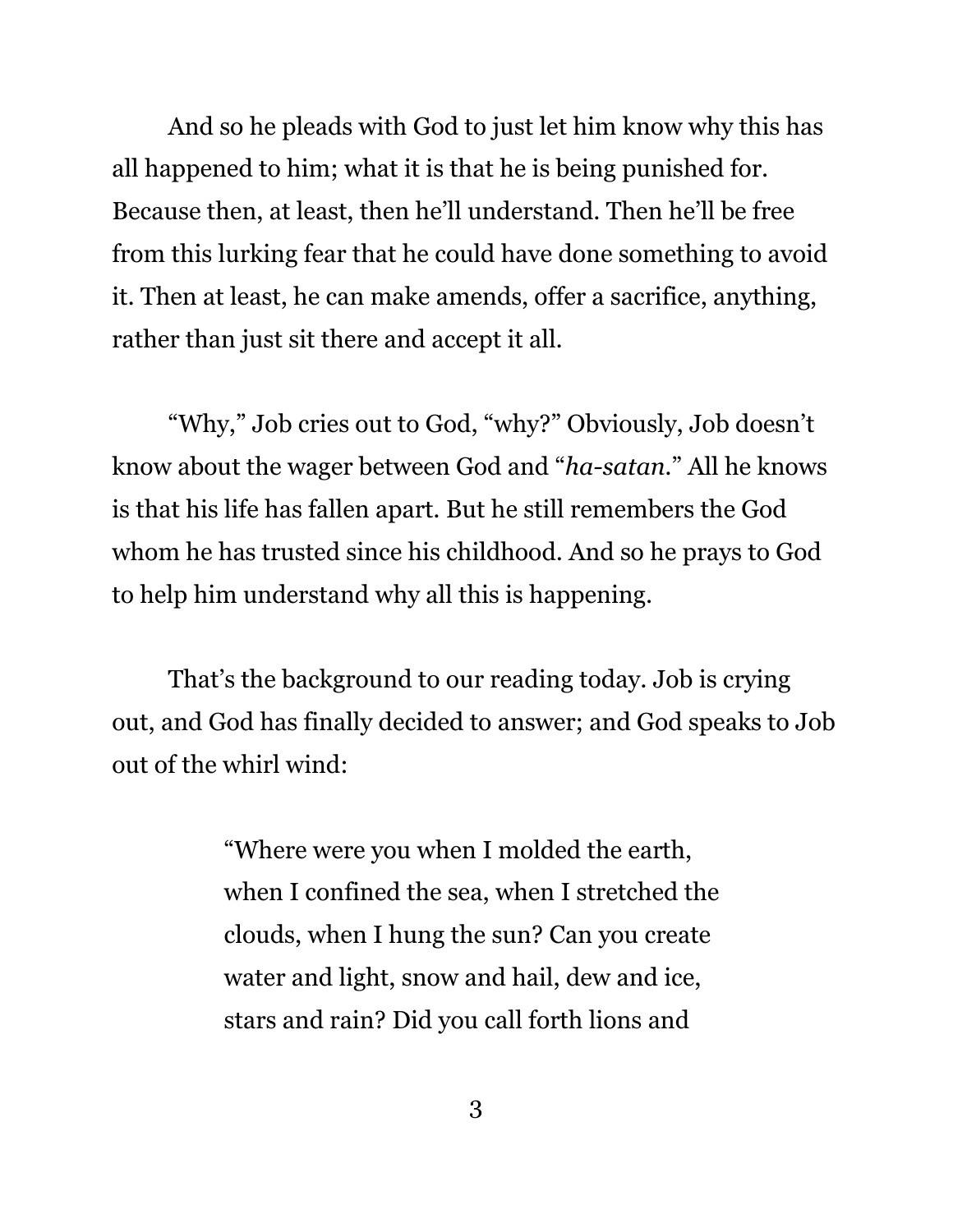ravens, goat and deer, wild donkeys and oxen, ostriches and horses, hawks and eagles?"

Wow! God's response is absolutely beautiful as poetry. But as a response to what Job's been going through, it's hardly a satisfying answer. It's almost callous. Even sarcastic. Because what it boils down to, is this: God is saying to Job,

> "Job, I've heard you. But what right have you to demand an answer of me? What right have you to even ask?"

Well, when you put it like that, the answer is, "None." Job has no right to demand an answer from God. Job wasn't there at creation. He has no idea of where the rain comes from. He wasn't the one who created lions and ostriches. Job has no right to demand an answer from God. Except. Except for the right of one who was created *by* God. And who trusted *in* God. And, let's be frank, as someone who has no one else to ask.

Now, what we've heard this morning, is just the first part of a conversation that will go on for the better part of five chapters in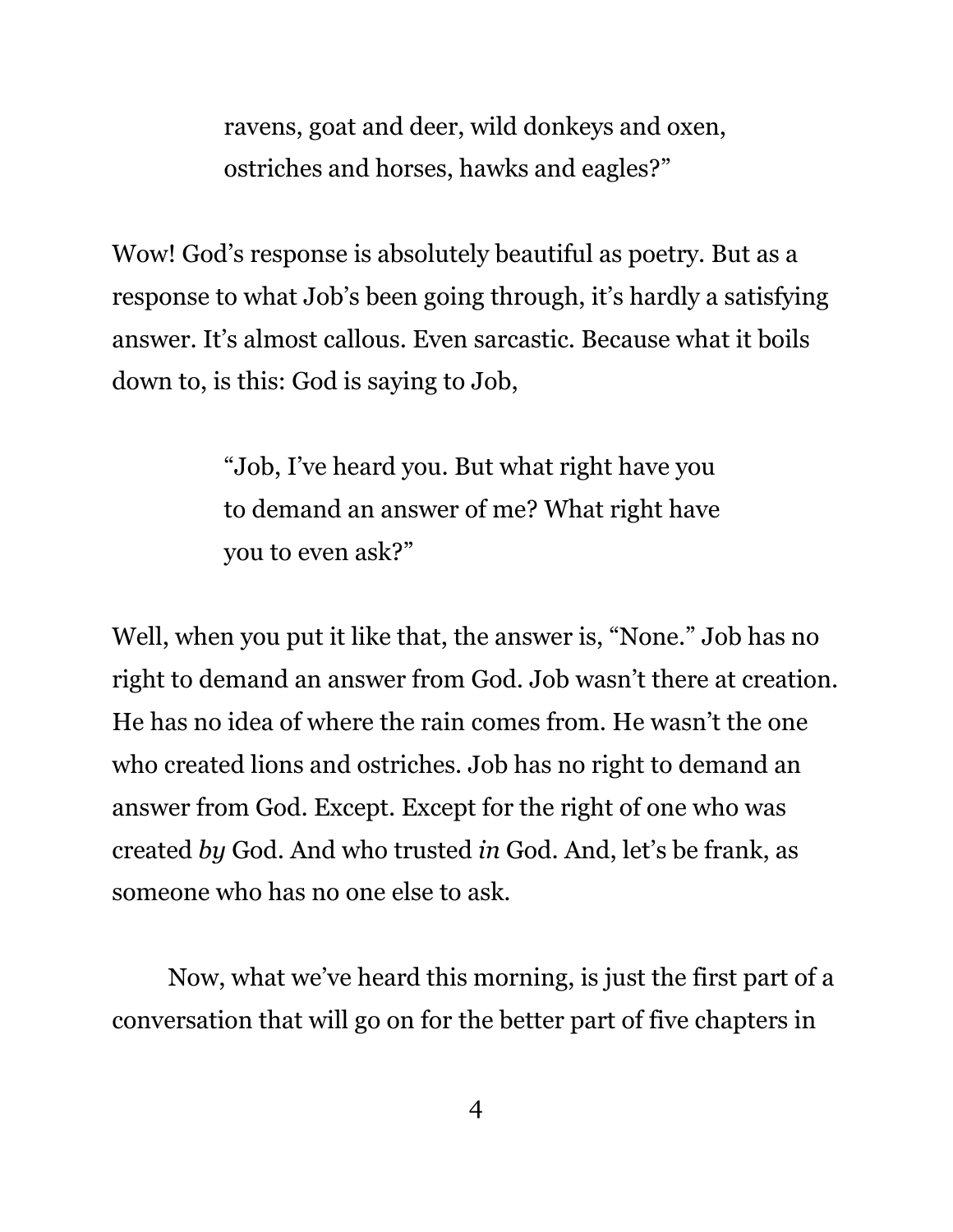the book of Job. God questioning and Job answering; Job questioning and God answering.

And, together, they will struggle to make sense of what has happened to Job's life. And what that sense is, we will hear in next Sunday's reading from Job. (And I'll be preaching on that as well.) But for now we are in the middle of the struggle, in the middle of the conversation  $-$  Job and his God simply talking together  $$ because, in the midst of disaster, *that may be all that we can do.*

In September of 2009, an earthquake and tsunami struck the Samoan Islands region, resulting in substantial damage and loss of life. A few weeks later, a priest in the United States received this message from a friend who survived the event:

> "We are all well and sound ... There is nothing left [in our village of Lalomanu] ... We lost nine members of our extended family ... We went back yesterday to the village with them, and I saw the force of nature there ... But as usual, they are picking up and going forward quietly and surely ... I am learning from them,

> > 5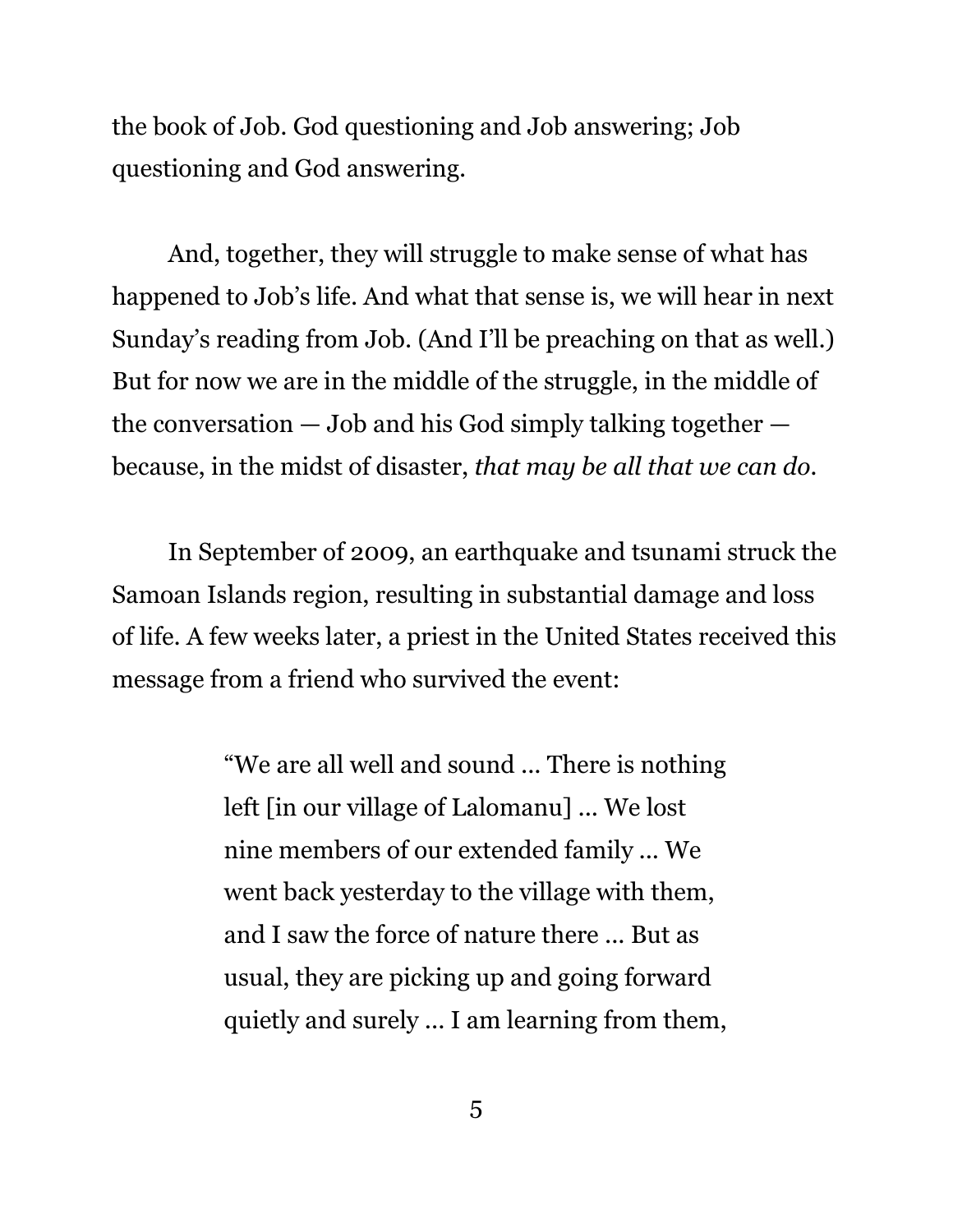and getting strength from their profound faith in God."

I think that last statement is interesting, that they are getting "strength from their profound faith in God." The Samoans, that is, and now, apparently, Job too.

At this point in our reading of Job, it's not clear if there will be an answer that will satisfy Job's need and desire for justice. But isn't that true for us, too? We don't always know why certain things happen to us, or to those we love. And perhaps we think that it would help if we just knew why. But the fact of the matter is that, sometimes, there are no answers to that question; at least none that will address our pain.

Sometimes, all we can do is *to continue to trust in God*. Because the only other option is to deny the One who has been at the very core of our lives, and in so doing to deny a part of ourselves.

Therefore, perhaps the only alternative, is for us to keep talking. To keep talking to God. To keep on questioning, and